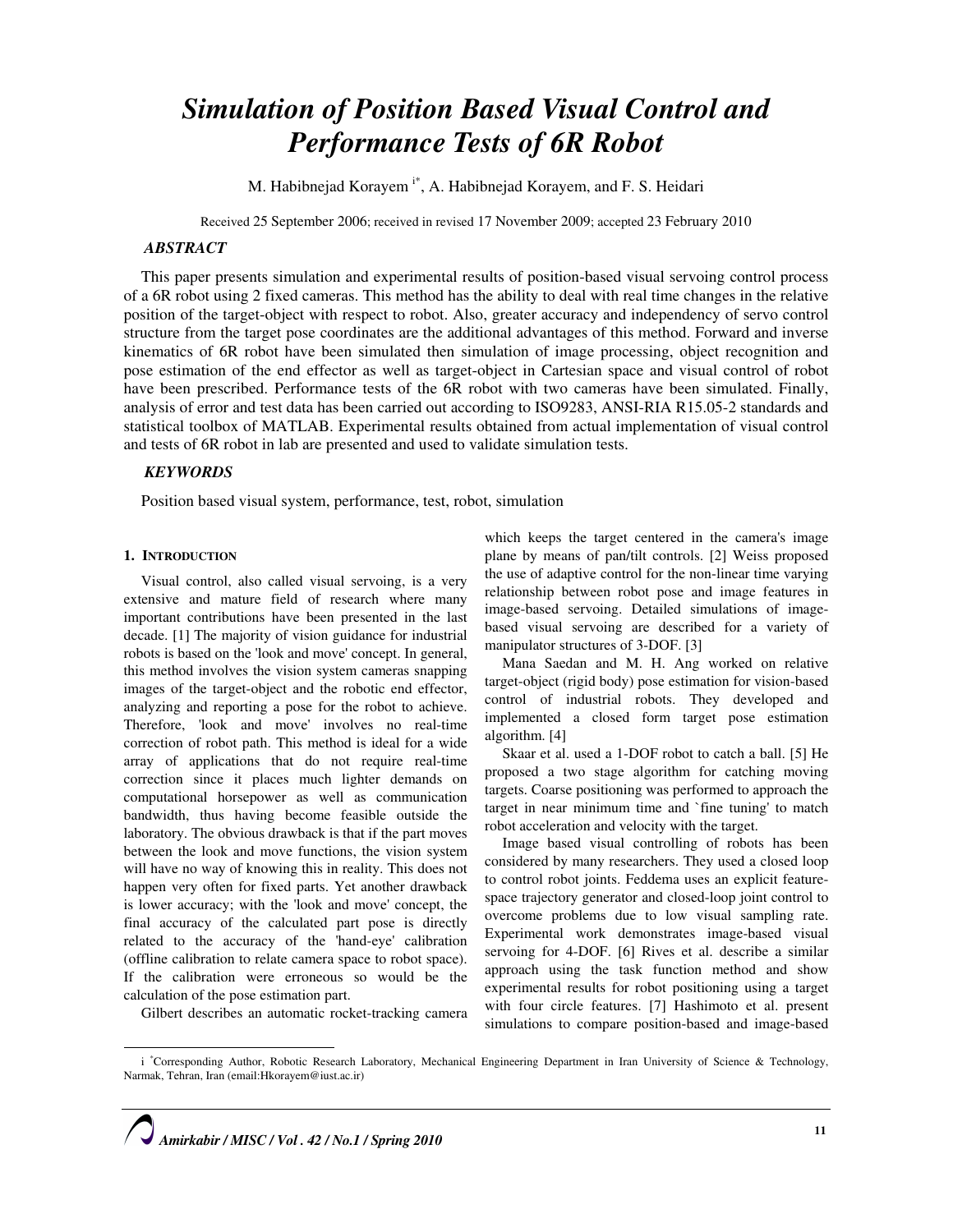approaches. [8]

Simulation of behavior and environment of robots have been done in many research activites. Korayem et al. designed and simulated vision based control and performance tests for a 3P robot by visual C++ software. [9, 10] They used a camera which was installed on end effector of robot in feature-based-visual servo system to bring it to the target. But the vision-based control in our work is implemented on 6R robot. The two cameras are mounted on the earth, i.e., the cameras observe the robot which we can call the system "out-hand" (the term "standalone" is generally used in the literature). The closed form target pose estimation is discussed and used in the position based visual control. The advantage of this approach is that the servo control structure is independent of the target pose coordinates. This method has the ability to deal with real time changes in the relative position of the target-object with respect to robot as well as having greater accuracy. Image feature points in each image are to be matched and 3D information of the coordinates of the target-object and its feature points are computed by this system.

In this paper, the 6R robot which is designed and constructed in IUST Robotic Research Lab, is modeled and simulated. Then forward and inverse kinematics equations of the robot are derived and simulated. After discussing simulation software of 6R robot, we simulated control and performance tests of robot and finally the results of tests according to ISO9283 and ANSI-RIAR15.05-2 standards and MATLAB are analyzed.

#### 2. THE 6R ROBOT AND SIMULATOR ENVIRONMENT

This 6 DOF robot, has 3 DOF at waist, shoulder and hand and also 3 DOF in its wrist that can do roll, pitch and yaw rotations. First, link rotates around vertical axis in horizontal plane; second link rotates in a vertical plane orthogonal to first link's rotation plane. The third link rotates in a plane parallel to second link's rotation plane.

The 6R robot and its environment have been simulated in simulator software, by mounting two cameras in fixed distance on earth observing the robot. These two cameras capture images from robot and surrounding. After image processing and recognition of target-object and end effector, positions of them are estimated in image plane coordinate. Then visual system leads the end effector toward target. To have the end effector and target-object positions in global reference coordinate, the mapping of coordinates from image plan to the reference coordinates is needed. But this method needs camera calibration which is non linear and complicated. In this simulating program, we used a neural network instead of mapping. Performance tests of robot are also simulated by using these two fixed cameras.

#### 3. FORWRD KINEMATICS OF THE 6R ROBOT

According to the Denavit-Hartenberg notation for the 6R robot, the D-H parameters are listed in Table 1.

| TABLE 1. KINEMATICS PARAMETERS FOR THE 6R. |  |
|--------------------------------------------|--|
|                                            |  |

| <b>AXIS</b> |  | a                          | $\alpha$ |
|-------------|--|----------------------------|----------|
|             |  |                            | $-\pi/2$ |
|             |  | $a_{\gamma}$               |          |
| з           |  | a <sub>3</sub>             |          |
|             |  | $a_{\scriptscriptstyle A}$ | $\pi/2$  |
|             |  |                            | $-\pi/2$ |
|             |  |                            |          |

By multiplying the link transform matrices for the robot the total transformation matrix will be:  ${}^{0}_{6}T$  which determines position and orientation of end effector with respect to base coordinate. If positions of joints are determined by position sensors, the pose of end effector will be determined according to  ${}_{6}^{0}T$ . For 6R robot this matrix will be as Equation 1:

$$
T_0^6 = \begin{bmatrix} n_x & o_x & a_x & P_x \\ n_y & o_y & a_y & P_y \\ n_z & o_z & a_z & P_z \\ 0 & 0 & 0 & 1 \end{bmatrix}
$$
 (1)

where:

$$
\begin{aligned} P_x=&-C_1(d_6S_5C_{234}-a_4C_{234}-a_5C_{23}-a_2C_2)-d_6S_1C_5 &\qquad o_z=S_{234}C_sS_6-C_6C_{234}\\ P_z&=d_6S_5S_{234}-a_4S_{234}-a_3S_{23}-a_2S_2+d_1 &\qquad \eta_y=S_1(G_5C_6C_{234}-S_6S_{234})\\ +&\qquad \qquad +C_1S_3C_6\\ P_y=&-S_1(d_6S_5C_{234}-a_4C_{234}-a_3C_{23}-a_2C_2)+d_6C_1C_5 &\qquad v_z=-C_5C_6S_{234}-S_6C_{234} \end{aligned}
$$

$$
n_x = C_1(C_5C_6C_{234} - S_6S_{234}) - S_1S_5C_6
$$
  
\n
$$
a_y = -S_1S_5C_{234} + C_1C_5
$$
  
\n
$$
o_y = -S_6(C_5S_1C_{234} + C_1S_5) - C_6S_1S_{234}
$$
  
\n
$$
a_x = -C_1S_5C_{234} - S_1C_5
$$
  
\n
$$
o_x = -C_1(C_5S_6C_{234} + C_6S_{234}) + S_1S_5S_6
$$
  
\n
$$
a_z = S_{234}S_5
$$

Using the notational shorthand as follows:

 $Cos\theta_i = C_i$ ,  $Sin\theta_i = S_i$ ,  $Cos(\theta_i + \theta_i) = C_{ii}$ ,  $Sin(\theta_i + \theta_i) = S_{ii}$ 

#### 4. INVERSE KINEMATICS OF ROBOT

Given a desired position and orientation for the end effector of robot, to find values for the joint angles which satisfy Equation 1, we need to solve inverse kinematics of robot. For 6R robot, inverse kinematics equations will be as follows:

$$
\theta_{1} = \tan^{-1}\left(\frac{P_{y} - d_{6}a_{y}}{P_{x} - d_{6}a_{x}}\right) \qquad \text{and} \qquad \theta_{1} = \theta_{1} + \pi \tag{2}
$$

$$
\theta_{5} = \tan^{-1}\left(\frac{\pm d_{6}[1 - (a_{y}C_{1} - a_{x}S_{1})^{2}]^{1/2}}{P_{y}C_{1} - P_{x}S_{1}}\right)
$$
(3)

$$
\theta_6 = \tan^{-1} \left( \frac{\sigma_s S_1 - \sigma_s C_1}{n_s C_1 - n_s S_1} \right) \text{ for } \theta_5 > 0 \quad \text{,} \quad \theta_6 = \theta_6 + \pi \text{ for } \theta_5 < 0 \tag{4}
$$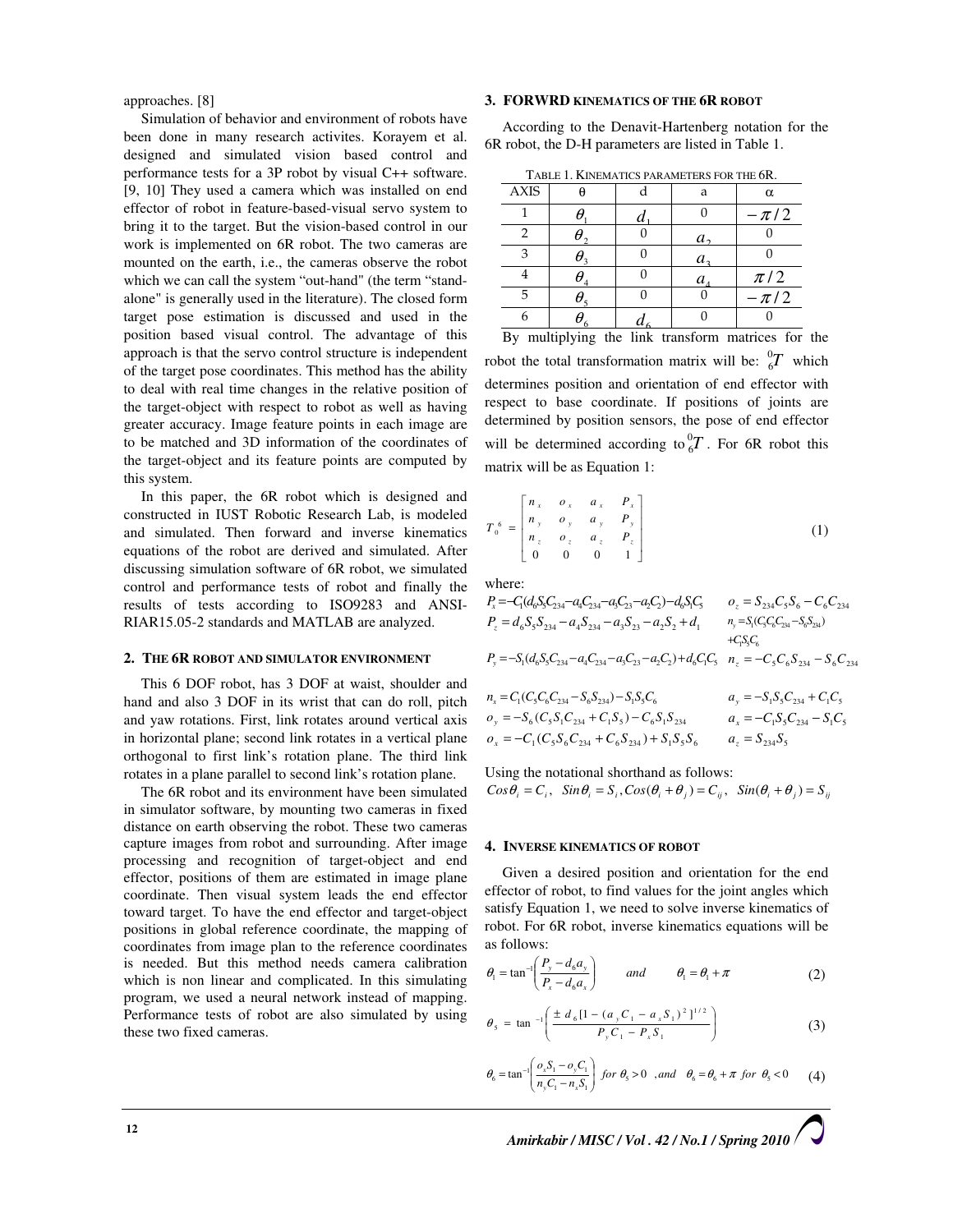$$
\theta_{234} = \tan^{-1} \left( \frac{-a_z}{a_x C_1 + a_y S_1} \right), \text{ if } \theta_5 > 0, \text{ else } \theta_{234} = \theta_{234} + \pi \quad (5)
$$

$$
\theta_2 = -\tan^{-1}\left(\frac{\pm \left[1 - (w/q)^2\right]^{1/2}}{w/q}\right) + \tan^{-1}\left(\frac{u}{t}\right) \tag{6}
$$

$$
\theta_3 = \tan^{-1}\left(\frac{u - a_2 S_2}{t - a_2 C_2}\right) - \theta_2 \quad , \theta_4 = \theta_{234} - \theta_2 - \theta_3 \tag{7.8}
$$

where:

$$
t = P_x C_1 + P_y S_1 + d_6 S_5 C_{234} - a_4 C_{234} , q = \sqrt{t^2 + u^2}
$$
  

$$
u = -p_z + d_1 - a_4 S_{234} + d_6 S_5 S_{234}, w = \frac{t^2 + u^2 + a_2^2 - a_3^2}{2a_2}
$$

The above equations are used to simulate robot motion.

#### 5. SIMULATOR SOFTWARE OF 6R ROBOT

For increasing efficiency of designed robot, packages for simulation and control of its movement are developed. Movement control signals are sent to the robot via an interface system, designed by our team.

#### A. Control and test simulation software of 6R robot

To simulate control and test of 6R robot, we have used object oriented software Visual C++6. This programming language is used to accomplish this plan because of its rapidity and easily changed for real situation. In this software, the picture is taken in bitmap format through two fixed cameras which are mounted on the earth in the capture frame module. It is returned in form of array of pixels. Both of the two cameras after switching the view will take picture. After image processing, objects in pictures are saved separately. Features are extracted and target-object and end effector will be recognized among them according to their features and characteristics. Then 3D position coordinates of target-object and end effector are estimated. After each motion of joints new picture is taken from end effector. This procedure is repeated until end effector reaches the target-object.

With images, positions of objects are estimated in image plane coordinate. In this program, in order to transform coordinates from image plane to 3D global coordinate we used a neural network. Neural networks are used as nonlinear estimating functions. To compute processing matrix, a set of points were used to train the neural system. These collections of points are achieved by moving end effector through different points whose coordinates in global reference system are known. Their coordinates in image plane of the two cameras are computed in pixels by vision module in simulator software. The position of the end effector is recognized at any time by two cameras.

The trained neural network is a back propagation perception with 2 layers. In input layer there are 4 node entrances including picture plan coordination pixels from two fixed cameras, to adapt a very fit nonlinear function. We have used 10 neurons in this layer with tan sigmoid functions. In the second layer (output layer), there are 3 neurons with 30 input nodes and 3 output nodes which are 3D coordinates x, y and z of object in the earth-reference system. This network can be used as a general function approximator. It can approximate 3D coordinates of any points in image plane of two cameras arbitrarily well, with given sufficient neurons in the hidden layer and tansigmoid functions.

The performance of trained network is 0.089374 in less than 40 iterations (epochs). A regression analysis between the network response and the corresponding targets is performed. Network outputs are plotted versus the targets as open circles (Fig.1). The best linear fit is indicated by a dashed line. The perfect fit (output equal to targets) is indicated by the solid line. In this trained net, it is difficult to distinguish the best linear fit line from the perfect fit line, because the fit is so good. It is a measure of how well the variation in the output is explained by the targets and there is perfect correlation between targets and outputs. Results for x, y and z directions are shown in Fig.1



the corresponding targets.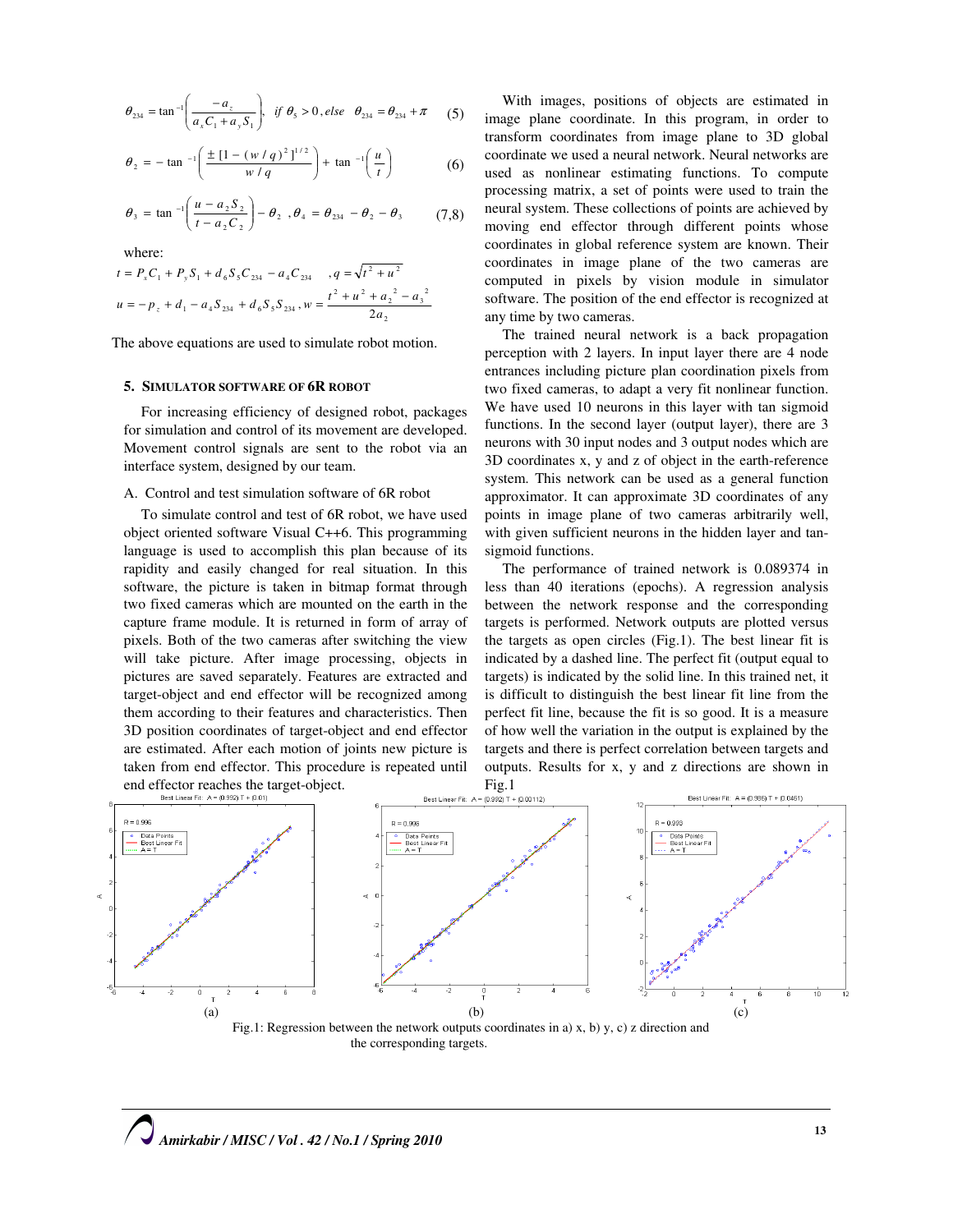

Fig.2: 6R robot in home position (view camera1).



Fig.3: Robot picture after some steps to reach to target.



Fig 4: Robot picture after reaching the end effector to target.

#### 1.Control simulation of 6R robot

To simulate control of 6R robot, the picture is taken in bitmap format by two stationary cameras. Image capturing is switched through two cameras; it means that both cameras take photograph from robot and its surrounding. Images will be processed. After image processing objects in pictures are saved separately and their features are extracted. The target-object and the end effector will be recognized among them according to their features and properties. Then position coordinates of target-object and end effector are estimated. After each motion of joints, new picture is taken from end effector.

Positions of objects are estimated in image plane coordinate. These 2D positions are transformed to global reference coordinate. This approach was used to control the end effector reaching to the target-object and is called position based visual servoing control.

The advantage of this approach is that the servo control structure is independent of the target pose coordinates. Image feature points in each image are to be matched. 3D information of the target-object coordinates and feature points are computed by this system.

In this algorithm, after threshold, segmentation, and labeling, the objects in the pictures will be extracted. After separation of the objects, the target-object and end effector are recognized among them according to their features and properties.

Distance between end effector and target-object will be estimated, by using inverse kinematics equations. Each joint angle will be computed then by revolution of joints end effector will approach to target. In each step cameras take image. This process will repeat until end effector reach to the target; and the distance between target-object and end effector gets the least possible amount. Control procedure of robot to reach to target-object is briefly shown in Figs. 2-4.

#### 2. Robot performance tests simulation

Performance tests of robot including forward and inverse kinematics and motion of end effector in continues paths such as circle, rectangle and line are done. In inverse kinematics test, desired position and orientation of end effector is determined in transformation matrix T. Amount of joint angles which satisfy inverse equations will be found. Then wrist will be in desired pose. Two observer cameras take pictures. Pose of end effector will be estimated to determine positioning error of robot.

Using ISO9283, ANSI-RIA standards, these errors will be analyzed and performance characteristics and accuracy of the robot will be determined. In this research, we try to do some of these tests by using camera and visual system according to the standards such as ISO-9283, and ANSI-RIA.

#### 6. PERFORMANCE TEST OF ROBOT ACCORDING TO ISO AND ANSI STANDARDS

The designed robots should accomplish the given tasks accurately and smoothly. This is possible in the case that the motion of the end effector of robot is accurate enough relative to the target-object. The accuracy of actual robot decreases due to different factors. So, in simulator program these errors are figuratively inserted.

Two standards to specify robot performance parameters using camera are ISO and ANSI. We attained parameters of the 6R robot according to both of these standards.

#### A. Performance tests of 6R robot according to ISO9283 standard

The tests operating to specify robot parameters in this standard are divided into eight categories. In this research, two approaches performed by camera and visual system are implemented to measure the path related parameters of 6R robot.

1. Forward kinematics test of 6R robot (point to point motion)

In this part of test, pose accuracy and repeatability of robot are determined in directions x, y, z as shown in Fig. 5.

# 2.Inverse kinematics test

In this stage, desired pose of end effector is given to robot to go there. By taking pictures and trained neural network, we will have position coordinates of end effector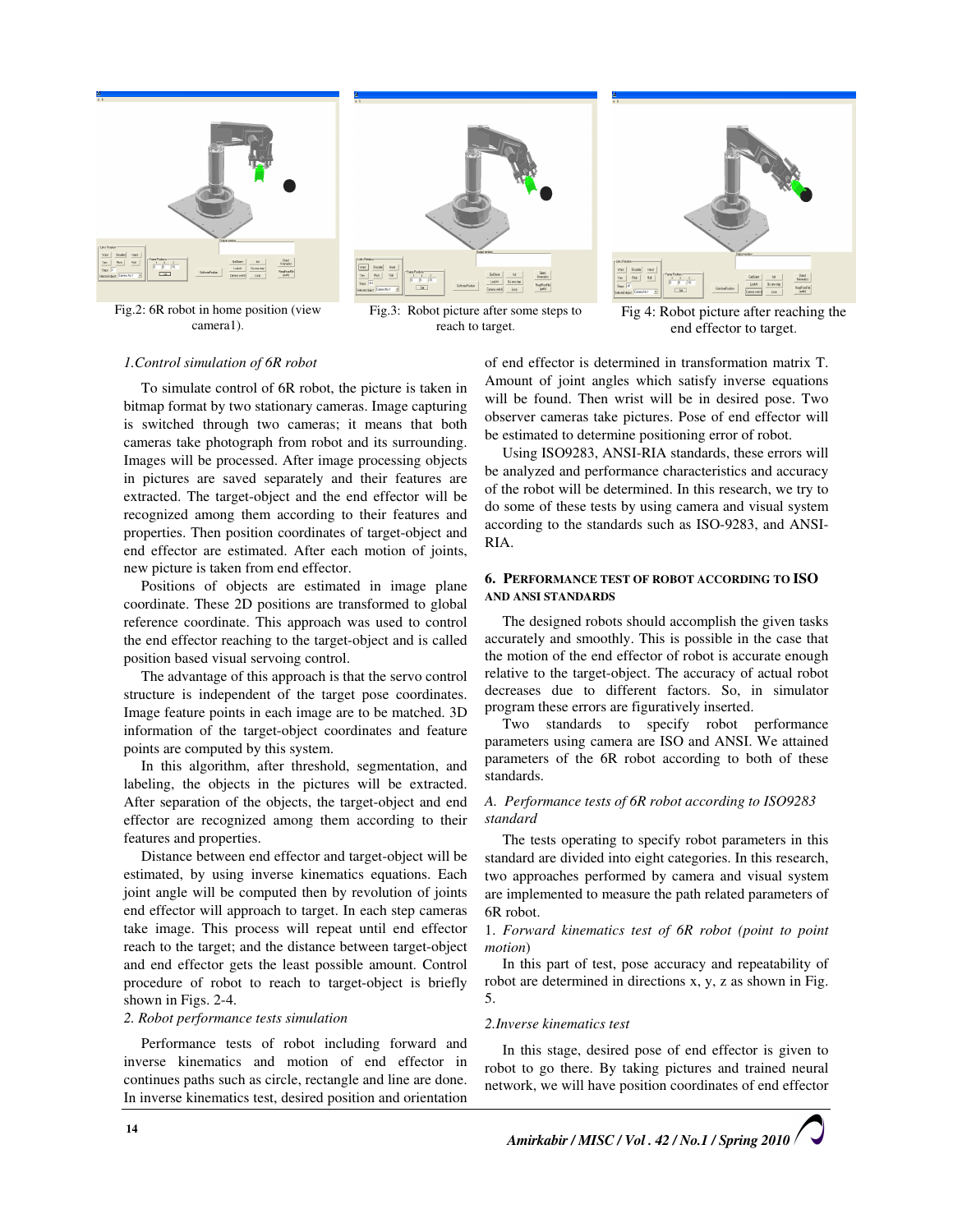in global reference frame.

By comparing the ideal amount of pose and real one, the positioning error will be determined. Positioning error in directions x, y, z for 10 series of inverse kinematics tests is shown in Fig.7.



Fig.5: The error schematics in x, y, z directions for forward kinematics tests.



Fig. 6: The error schematics in x, y, z directions for inverse kinematics tests.



Fig.7: The error investigated in line paths.

# 3.Continuous path test

To determine accuracy of robot in traversing continuous paths, wrist of robot is guided along different paths. In simulator software, 3 standard paths are tested.

#### a) Direct line

To move end effector along a direct line its start and end points must be determined. Approach vector direction is normal to direction of line path, i.e. , wrist is always normal to its path. Coordinates of end effector in global reference frame is determined. The positioning error is determined by comparing the ideal pose and actual one. Error of robot in traversing direct line path is shown in Fig.7.

#### b) Circular path

We investigate the accuracy, repeatability and error of robot on the circular continuous path traversing. Circle is in horizontal plane. Orientation of wrist is so that end effector is always in horizontal plane and normal to circular path. Wrist slides along perimeter of the circle. During motion of wrist on the path, 32 images have been taken. Desired and actual paths traversed by robot are shown in Fig. 8.

## c) Rectangular path

Error of motion of the robot's wrist along rectangular path is also considered. Orientation of end effector is tangent to path. The results are shown in Fig. 9.



Fig.8: The error investigated in circular path.

Fig.9: The error investigated in rectangular path.

### B. Robot performance test based on the American standard ANSI-RIA R15.05-2

The aim of this standard is providing technical information to help users to select the most convenient robot. This standard defines important parameters such as approximate accuracy of the path, absolute accuracy of the path, repetition ability of the path, rapidness specifications, and corner variable. The measurement of these principles brings the opportunity of contrasting

similar robots operations. To make tests more applicable, statistic analysis according to ANSI-RIA standard are performed on the achieved out puts in the former Sections as defined in [11].

#### 7. ERROR ANALYSIS OF THE 6R ROBOT

Now, we analyze results of previous tests according to different standards and determine performance parameters and accuracy of 6R robot.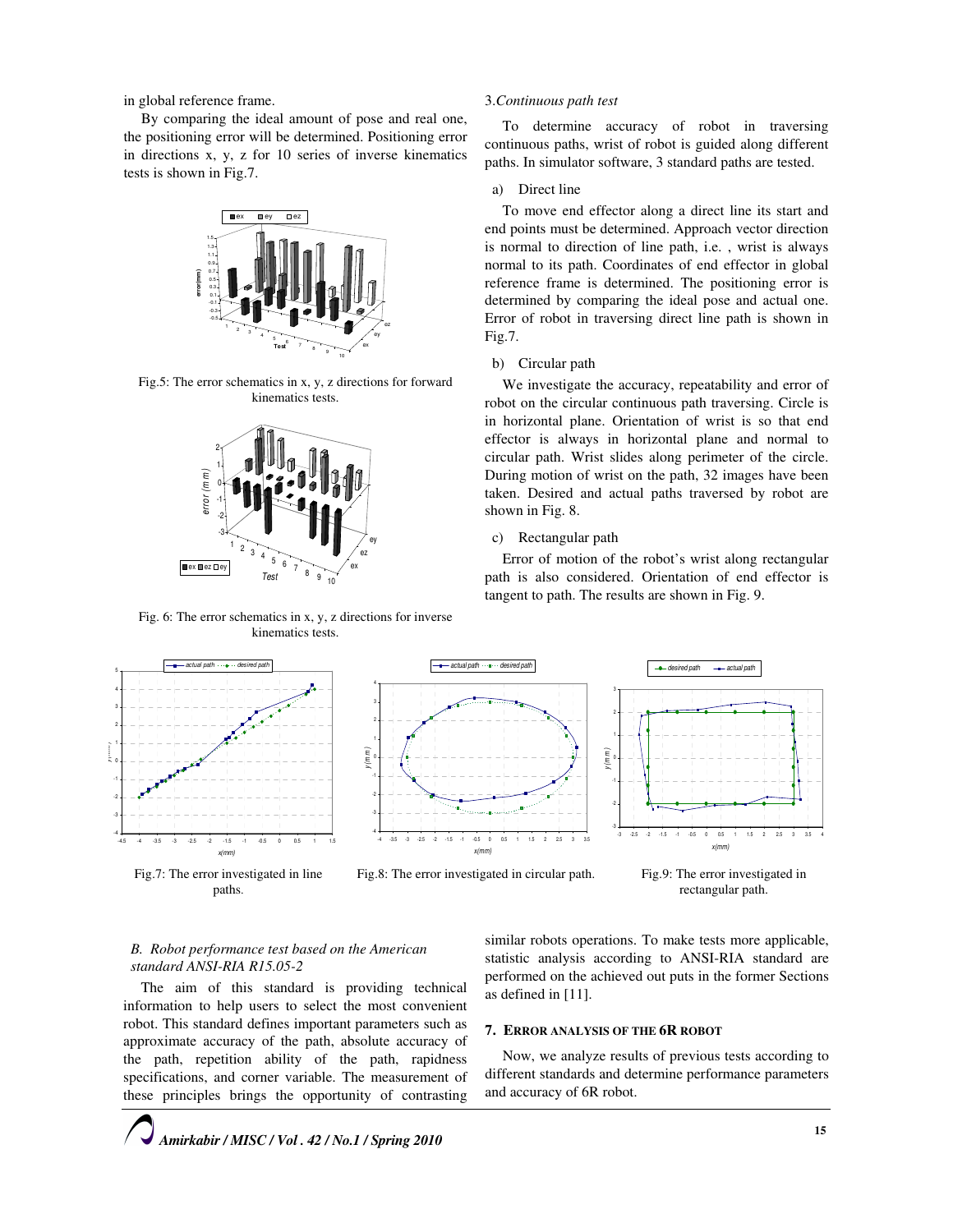#### A. Error analysis according to ISO9283

Pose accuracy (AP) for the robot which means error in positioning and orientation of end effector is computed according to [12]. Position and distance accuracy for 6R robot in different tests are shown in Fig. 10.

Path accuracy of the 6R robot for three paths, line, circle and rectangle is computed in Table 2. In rectangular path tests, cornering round off error (CR) and cornering overshoot (CO) for the 6R robot are also computed. Results are shown in Fig. 11 and listed in Table 2.

#### B. Error analysis according to standard ANSI-RIA

Maximum and mean path accuracy (AC), Cornering round off error (CR) and Cornering overshoot CO for rectangular path test of 6R robot are calculated. (Table 3)

#### C. Error analysis with MATLAB

To analyze test errors and compare the results with previous standards we have considered three collections of measured error in x, y and z directions and computed their statistical quantities. For collection of 51 sample errors in x direction, mean value is 0.083 mm, median 0.030 mm, and standard deviation 0.246. Histogram of measured errors in x, y directions are shown in Figs. 12, 13. For collection of 51 measured errors in y direction statistical quantities are computed. Mean value is -0.535 mm, median of errors -0.090 mm, standard deviation is 0.535 mm and maximum of error in y direction is 1.510 mm in positioning of the end effector of robot. Statistical quantities for collection of 51 measured errors in z direction are as follows: Mean value is 0.197 mm, median of errors 0.220 mm, standard deviation is 0.508 mm and maximum of error measured in z direction is 1.320 mm.

A cumulative distribution function is defined as approximation of probability that a measured value has a less amount than or equal to exi. These functions for collections of errors in x, y directions are shown in Figs. 12, 13.

To determine whether or not the measured errors in different directions are symmetrically distributed about the mean we have used skewness ratio. For collection of errors in x direction we have  $s=$  skewness (ex) =1.073, in y direction  $s = 1.340$  and for z direction  $s = -0.107$ . This negative magnitude means that the distribution is skewed to left and for two previous data, error in x and y directions are skewed significantly to the right.

To show normality of test errors we have superimposed histogram of errors in x, y and z directions with corresponding normal probability distribution function. Results are in Figs. 14, 16. These results can be used to determine whether or not sets of our data can be modeled with normal probability distribution function. If we accept the normal distribution as an adequate representation of errors in x, y and z directions, then we can determine the deviation of our data from normal pdf; results are shown in Figs. 15, 17. It is seen that a fairly large portion of our data are close to the straight line, leading one to conclude that normal distribution is a reasonable approximation for these data.



Fig.10: Position and distance accuracy investigated in positioning tests according to ISO9283.



Fig.11: Cornering round off error and cornering overshoot in rectangular path tests according to ISO9283.

TABLE 2. POSE ACCURACY & REPEATABILITY ACCORDING TO

| ISO9283 STANDARD |      |      |             |             |           |  |
|------------------|------|------|-------------|-------------|-----------|--|
|                  | AP   | AD   | AT          | CR          | CO        |  |
| dir. kin         | 0.80 | 0.18 |             |             |           |  |
| inv. Kin         | 0.94 | 0.43 |             |             |           |  |
| line             |      |      | 1.12        |             |           |  |
| circle           |      |      | 1.33        |             |           |  |
| rectangle        |      | 1.09 | 0.47, 0.20, | 0.72, 0.24, |           |  |
|                  |      |      |             | 0.17, 0.15  | 0.17,0.12 |  |

TABLE 3. REPEATABILITY & CORNERING OVERSHOOT

| <b>ACCORDING TO ANSI STANDARD</b> |      |      |                           |                          |  |  |
|-----------------------------------|------|------|---------------------------|--------------------------|--|--|
| <b>TEST</b>                       | AC   | AC   | CR.                       | CO                       |  |  |
| line                              | 0.67 | 0.21 |                           |                          |  |  |
| rectangle                         | 0.47 | 0.09 | 0.47, 0.20,<br>0.17, 0.15 | 1.03,0.95,<br>0.17, 0.26 |  |  |
| circle                            | 0.48 | 0.25 |                           |                          |  |  |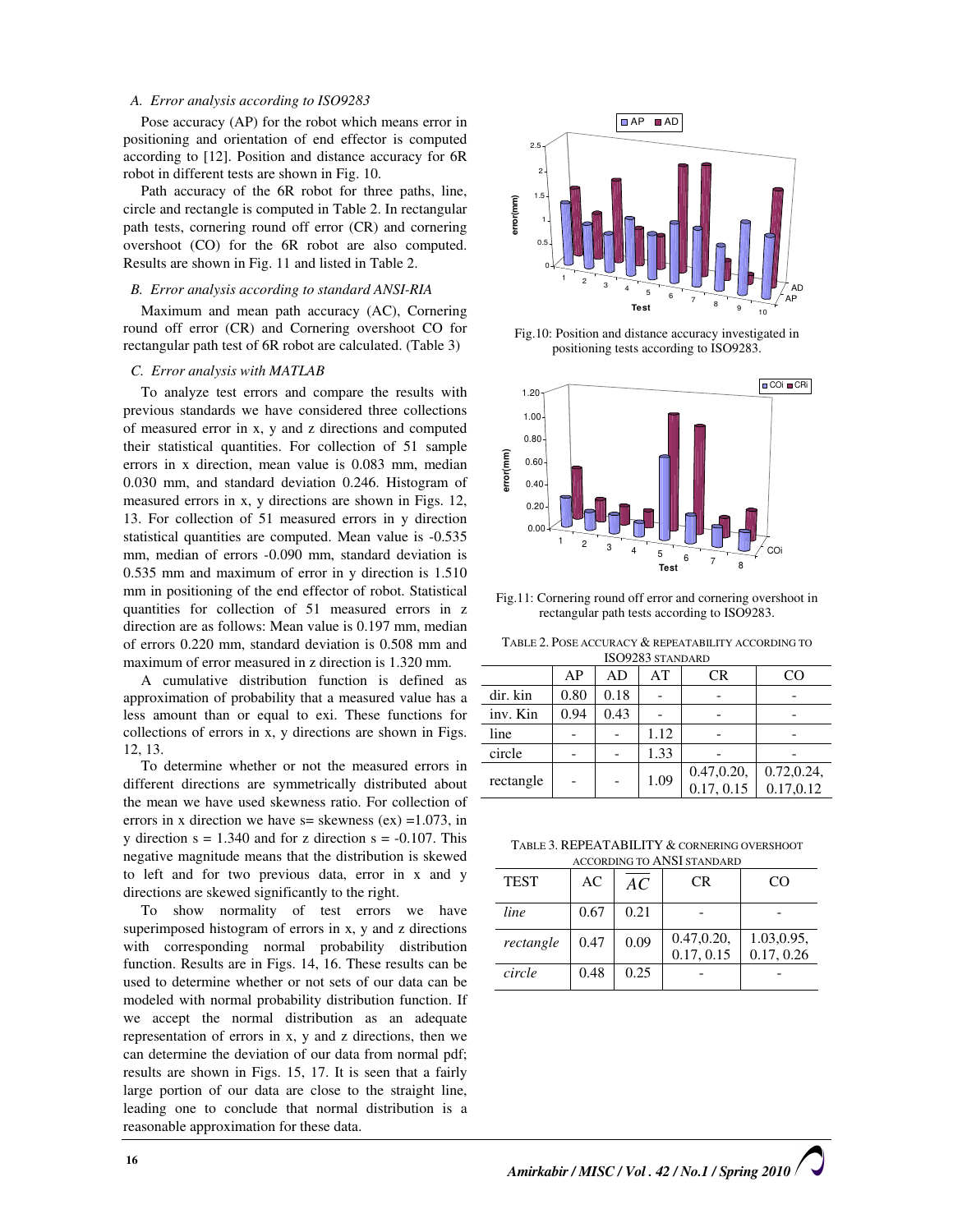

Fig.12: The histogram and cumulative function of error in x



Fig.13: The histogram and cumulative function of error in y direction.



Fig.14: Histogram with superimposed normal distribution function for error in x direction.



Fig.15: Normal cumulative probability plot of error in x direction.



Fig.16: Histogram with superimposed normal distribution function for error in y direction.



Fig.17: Normal cumulative probability plot of error in y direction.

#### 8. EXPERIMENTAL RESULTS AND ANALYSIS

In this part, we represent experimental results for accomplishment of the visual servoing control and performance tests of the 6R robot. To control the robot by vision system, two stationary webcams were installed on the earth watching the robot and environment in front and right view. Brushless DC motors are used in joints of the 6R robot. Maximum velocity of motors is 6000 RPM; after speed reduction in gearbox it is 10 RPM. We have done visual control tests with maximum speed of 10 RPM. Interface processing board analyzes data with speed of 9600 bps. The 6R robot configuration is depicted in Fig. 18.

#### A. Forward kinematics test

In these tests, position accuracy and repeatability of robot is determined. Errors in x, y, z directions for 10 series of forward kinematics tests is depicted in Fig. 19.

#### B. Continuous path test

Pictures taken by two webcams are saved in bmp format and they are processed through vision algorithm written in VC++. In experimental tests, three standard paths direct line, circle and rectangle are tested Figs. 20- 22.

#### C. Error analysis based on ISO9283

Various performance parameters relating to accuracy of the 6R robot are determined. Path accuracy of the 6R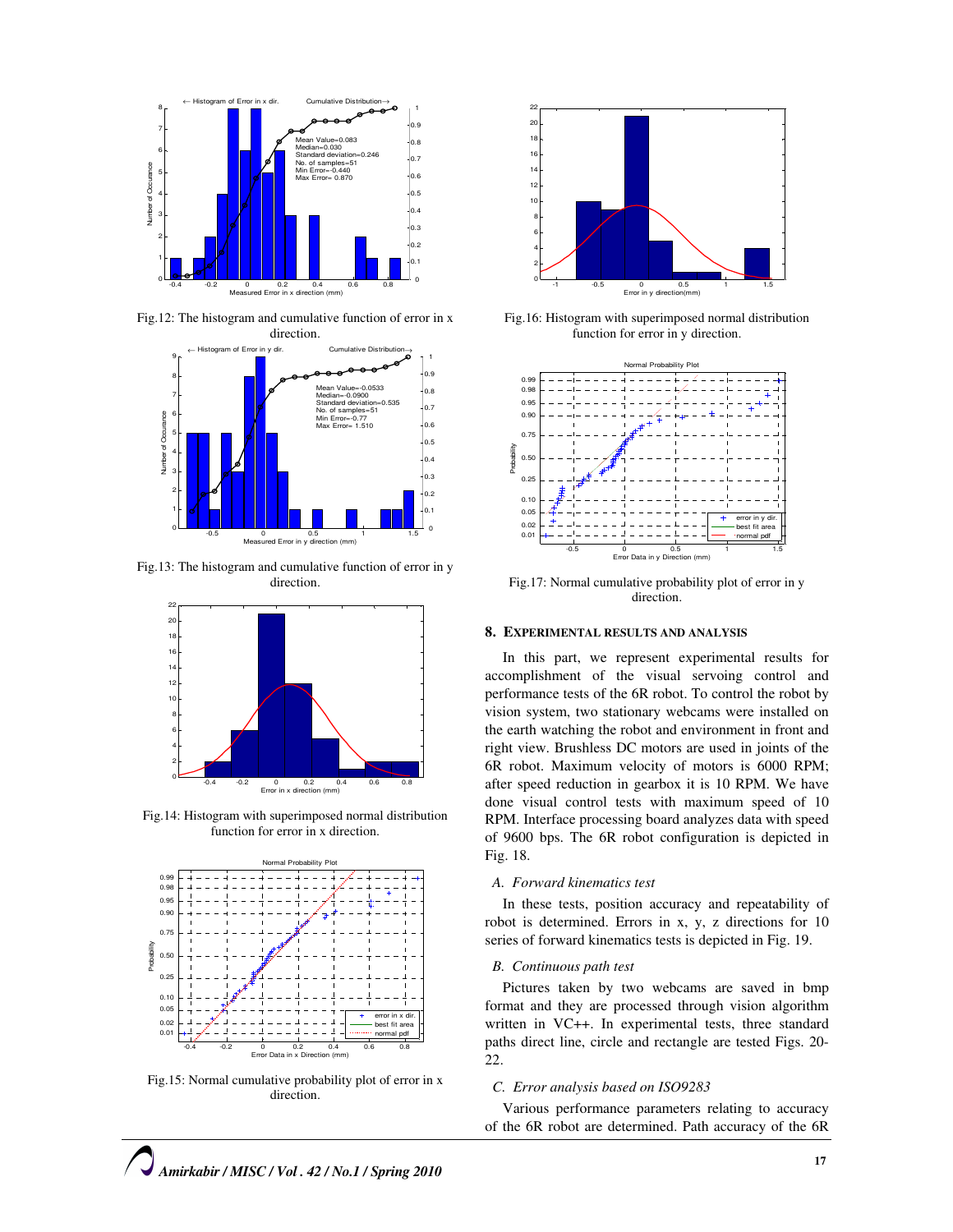robot for three paths, line, circle and rectangle is computed in Table 4. In rectangular path tests, cornering round off error (CR) and cornering overshoot (CO) for the 6R robot are also computed.

# D. Error analysis based on ANSI-RIA R15.05-2

For rectangular path test of 6R robot the value of CR and CO are calculated. (Table 9-2) The tests were repeated 10 times (n = 10). Corner deviation error (CR) and cornering over shoot (CO) are listed in Table 5.



Fig. 18: 6R robot configuration.



Fig. 19: The error schematics in x, y, z directions for direct kinematics tests of the 6R robot; robot joints speed: 10 RPM.

| TABLE 4: POSE, DISTANCE AND PATH ACCURACY ACCORDING TO |
|--------------------------------------------------------|
| ISO9283 STANDARD.                                      |

| <b>TEST</b>   | AP   | AD   | AT   | <b>CR</b>                | CO                       |
|---------------|------|------|------|--------------------------|--------------------------|
| dir. kin      | 2.10 | 1.07 |      |                          |                          |
| line          |      |      | 1.92 |                          |                          |
| circle        |      |      | 2.33 |                          |                          |
| rectangl<br>e |      |      | 3.01 | 1.07,4.31,<br>2.17, 3.24 | 2.72,4.24,<br>2.17, 3.02 |

TABLE 5: POSE ACCURACY & CORNERING OVERSHOOT ACCORDING TO ANSI STANDARD.

| <b>TEST</b>         | AC   | AC   | CR                   | CO                   |
|---------------------|------|------|----------------------|----------------------|
| line                | 2.07 | 1.52 |                      |                      |
| rectangl            | 3.52 | 3.11 | 1.47,3.20<br>, 2.21, | 1.98,3.42<br>, 2.07, |
| $\boldsymbol{\rho}$ |      |      | 3.15                 | 2.06                 |
| circle              | 1.87 | 1.47 |                      |                      |



Fig. 20: The error investigated in experiment of line paths; robot joints speed: 10 RPM.



Fig.21: The error investigated in circular path; robot joints speed: 10 RPM.



Fig.22: The error investigated in rectangular path; robot joints speed: 10 RPM.